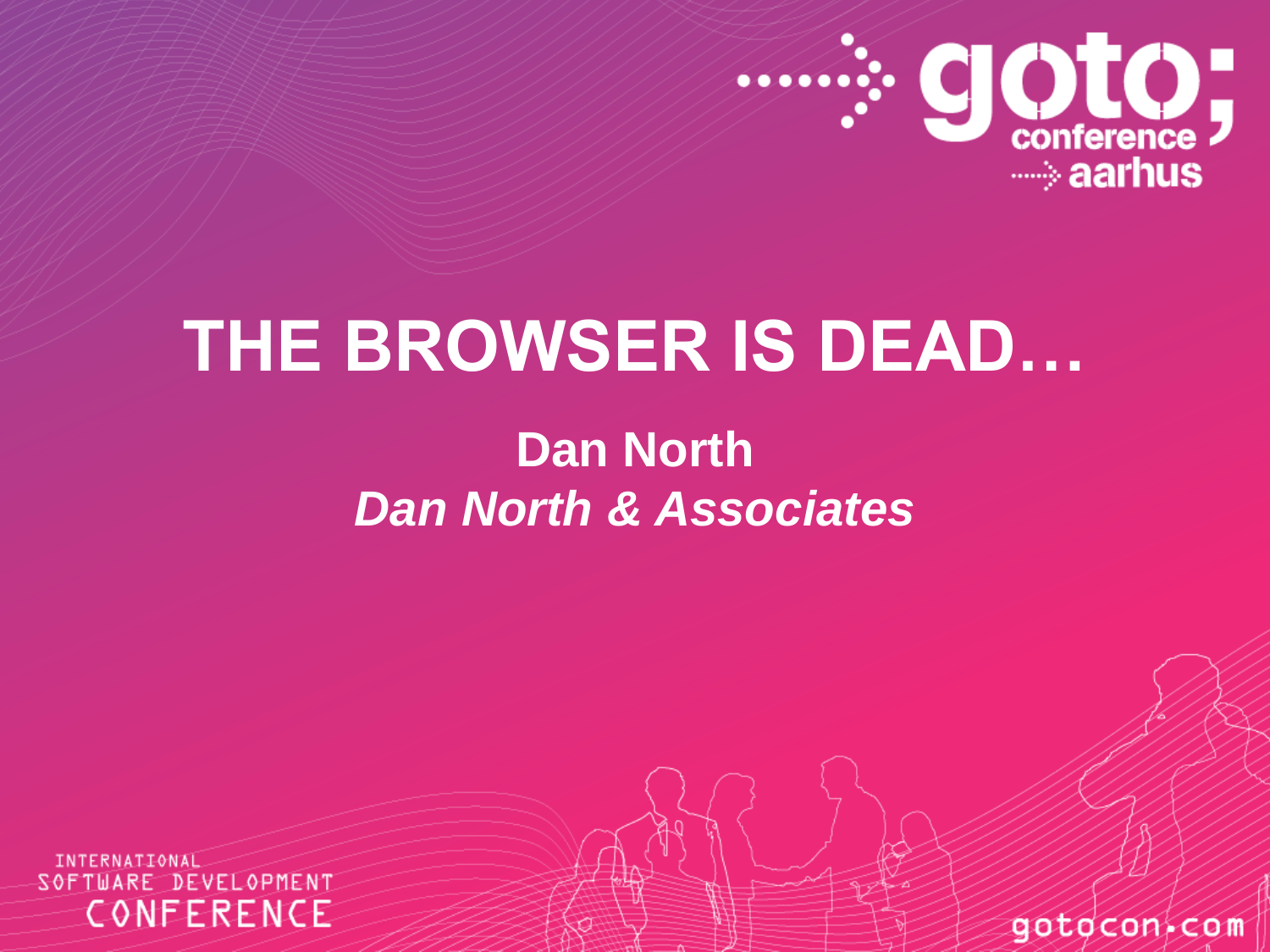

## **…LONG LIVE THE BROWSER!**

#### **Dan North** *Dan North & Associates*

SOFTWARE DEVELOPMENT CONFERENCE

gotocon com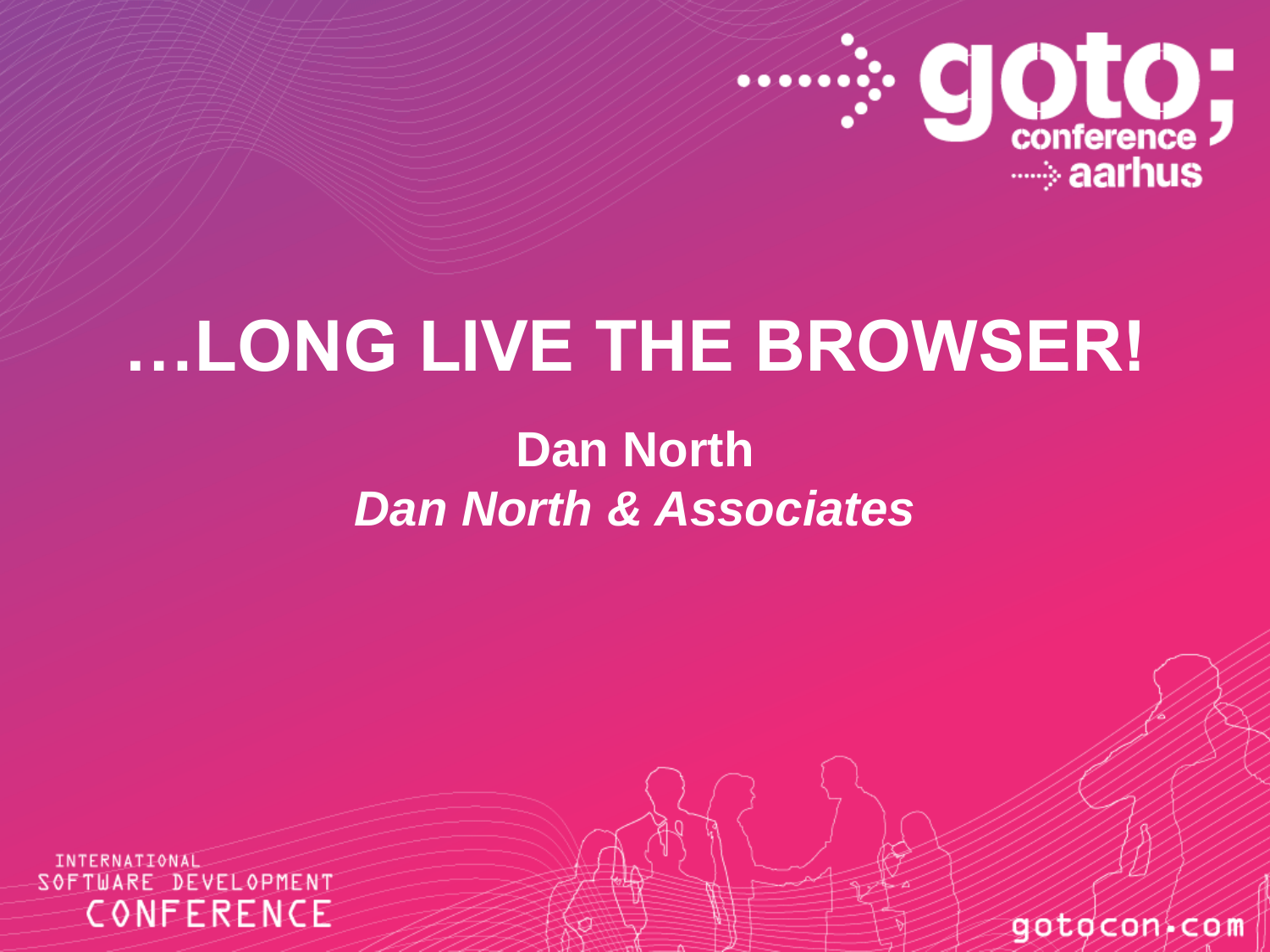# The gangs

- 1990: Tim Berners-Lee (WorldWideWeb)
- 1993: NCSA Mosaic
- 1994: Netscape Navigator
- 1995: Microsoft Internet Explorer
- 1996: Opera Opera
- 1997: Netscape Communicator

… 2004: Mozilla - Firefox 2008: Google - Chrome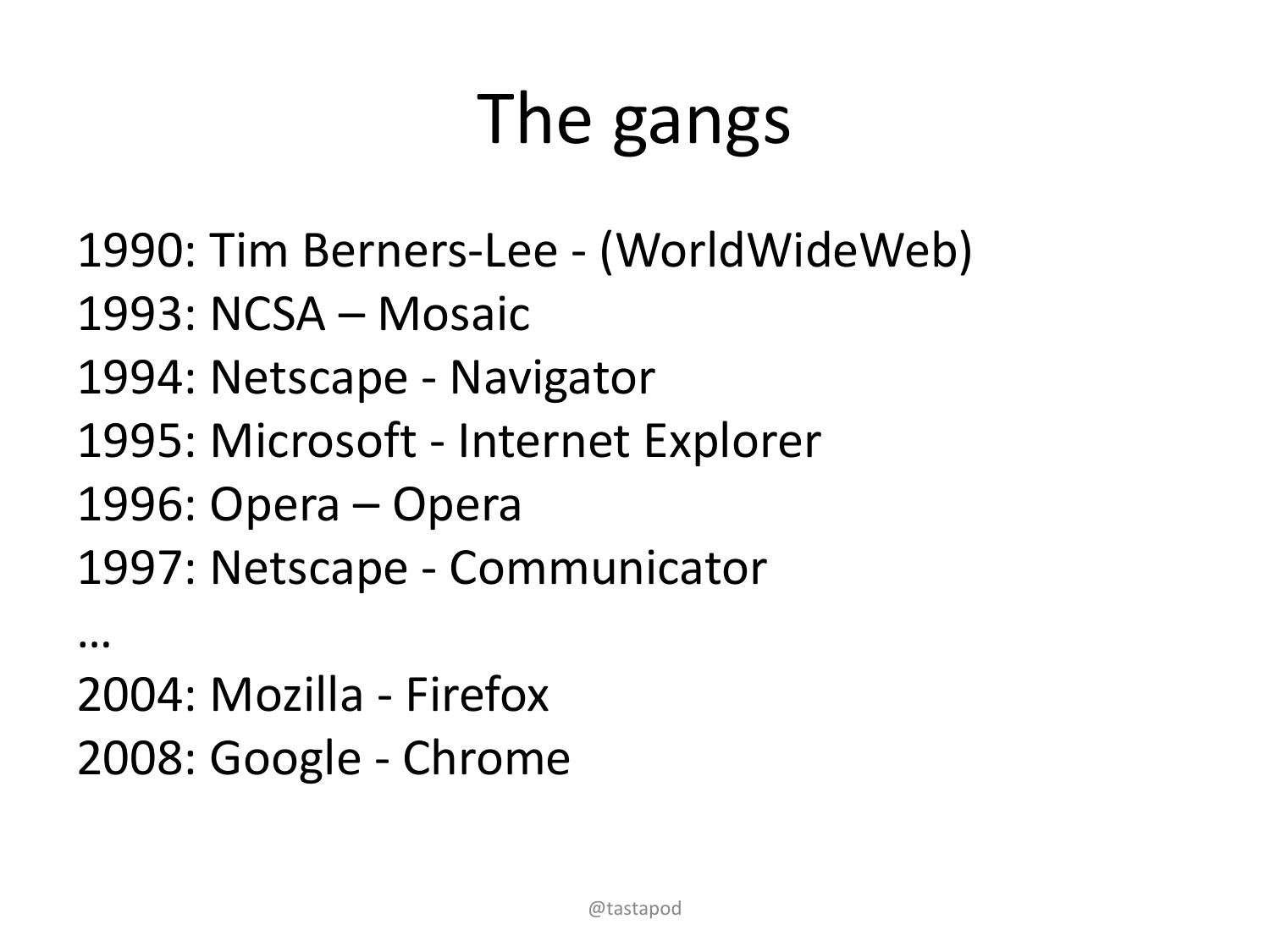## The tech

1991-1995: HTTP, HTML, cookies, SSL, JavaScript

1996: Java applets, Flash, XML

1997: HTML 4, CSS

1999: AJAX (XMLHttpRequest)

2001-2006: SVG, Canvas

*http://www.evolutionoftheweb.com*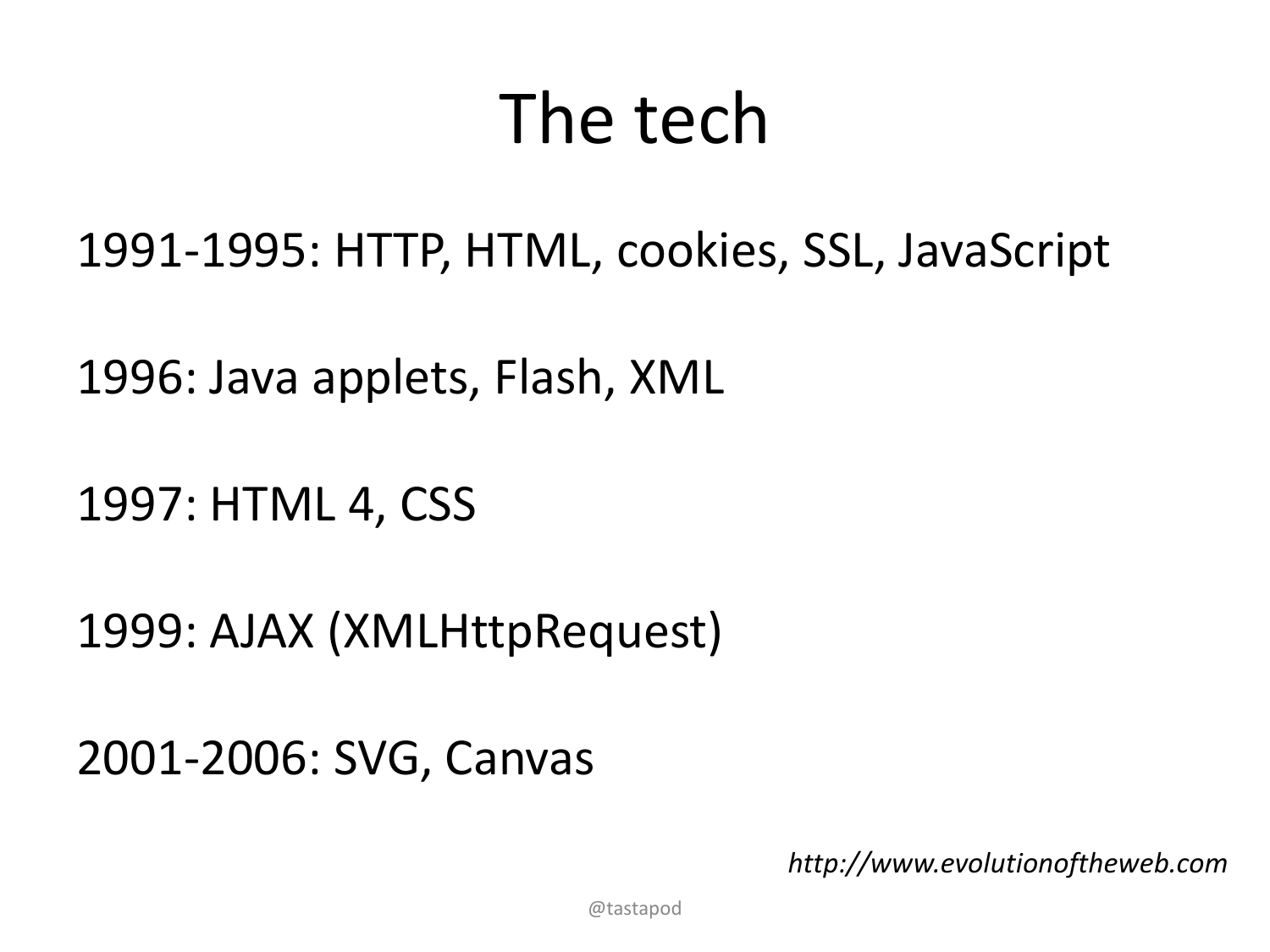# The tech

2008-now – *Everything else!*

– Graphics: 2D and 3D transforms, WebGL, CSS3

– Client-side storage: localStorage and indexedDB

– Server-sent I/O: WebSockets and EventSource

– ECMAScript: fast JavaScript and DOM manipulation

*http://www.evolutionoftheweb.com*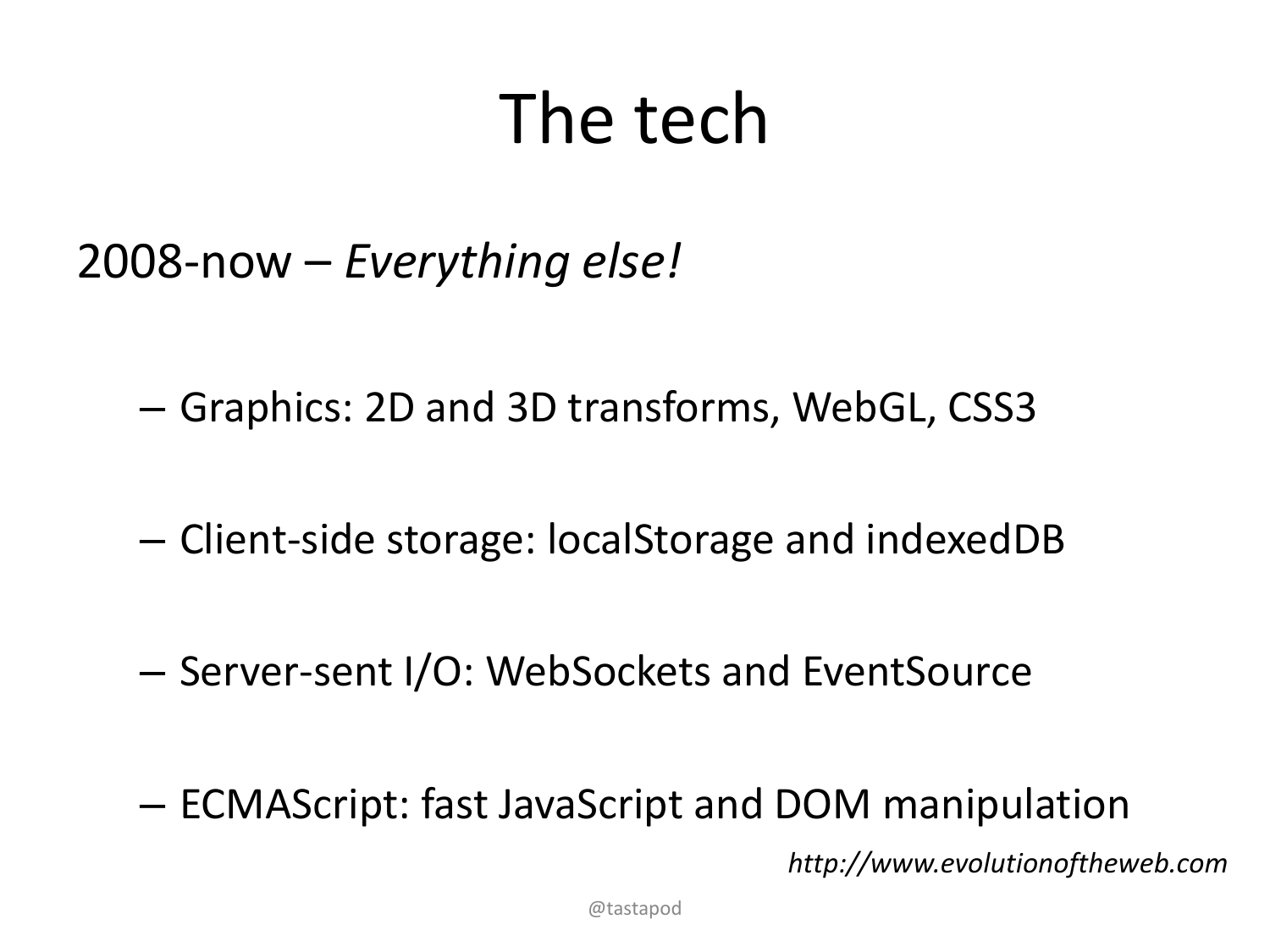## Your humble narrator

- 1987-1991 Pyramid OS/x: elm, telnet, ftp
- 1991-1993 Usenet
- 1992 First time I saw the worldwide web Me: meh!

*oops*

1997 – First time I saw Enterprise Java Me: meh! *just saying…*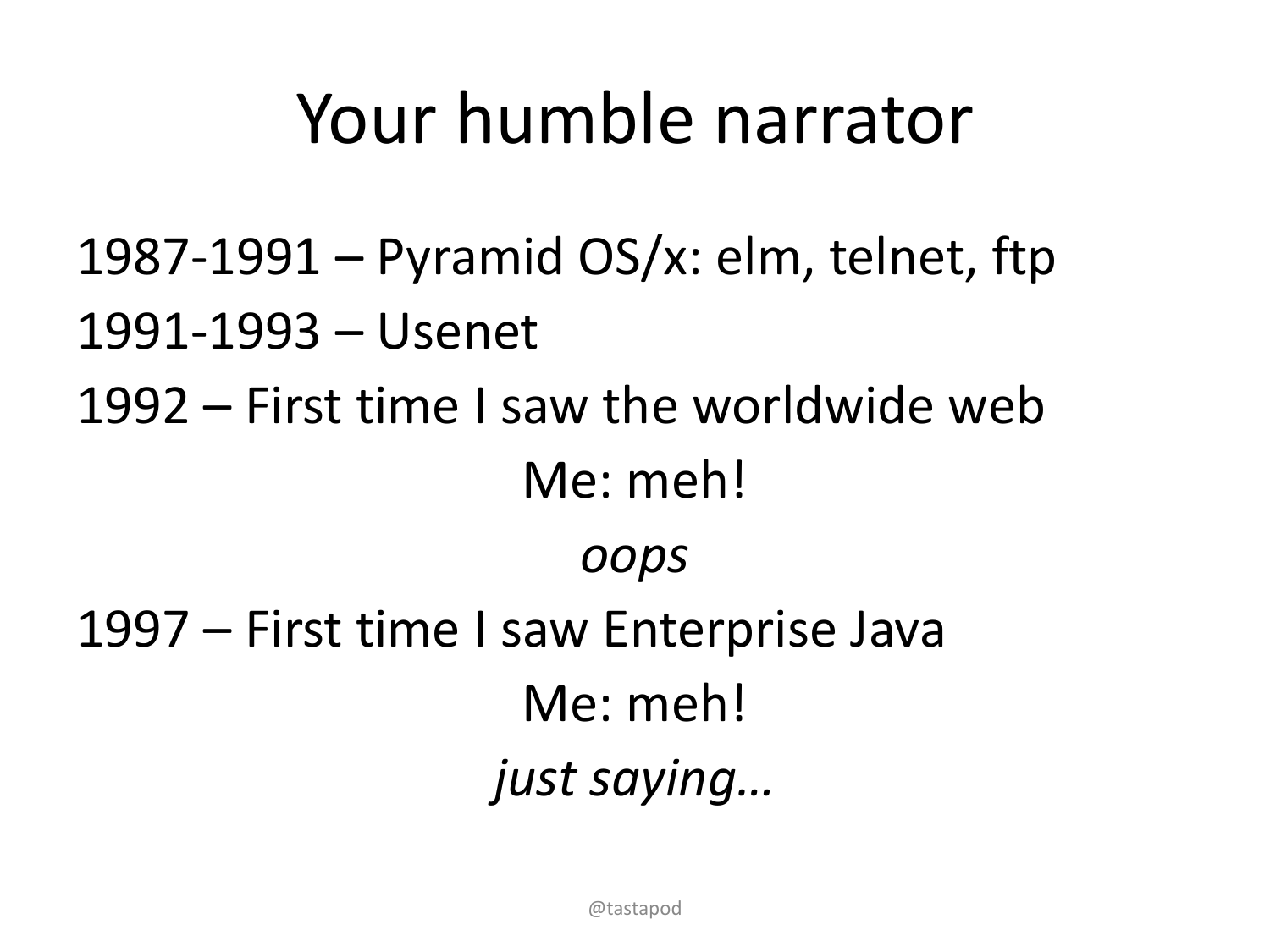# What is a browser for?

Rendering J2EE servlet output

Displaying <br/>blink>brochure web sites<marquee>

Then suddenly…

- Google Maps disrupts streetmap.co.uk
- GMail disrupts HotMail and Yahoo!
- Google Docs disrupts Microsoft Office

*For an ad company, Google really knows its tech!*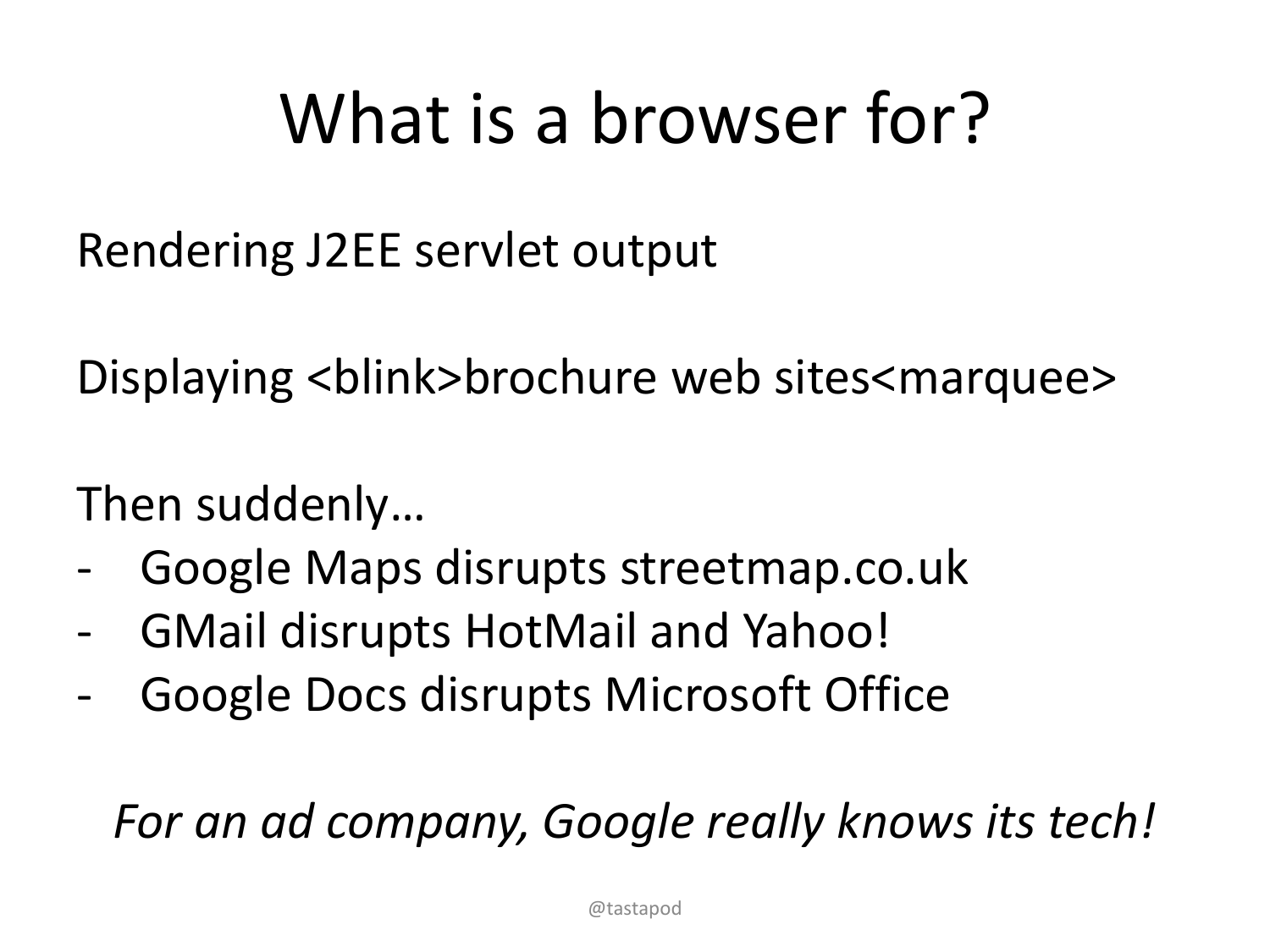# Rule 1: Everything is asynchronous

| Request-response is inst selfish programming |                                                                                                                                         |       |
|----------------------------------------------|-----------------------------------------------------------------------------------------------------------------------------------------|-------|
| - "You can                                   | <b>Windows Update</b>                                                                                                                   | tant" |
|                                              | Restart your computer to finish installing<br>important updates                                                                         |       |
| Corollary:                                   | Windows can't update important files and services while the<br>system is using them. Make sure to save your files before<br>restarting. |       |
| - Modal d                                    | Restarting in: 14 min, 37 sec                                                                                                           |       |
| - Surprise                                   | Remind me in:<br>10 minutes                                                                                                             |       |
| Wild-assed t                                 | <b>Restart now</b><br>Postpone                                                                                                          |       |

– That's why people like node.js (plus RINSWAN)

#### *Assume you're not the most important thing*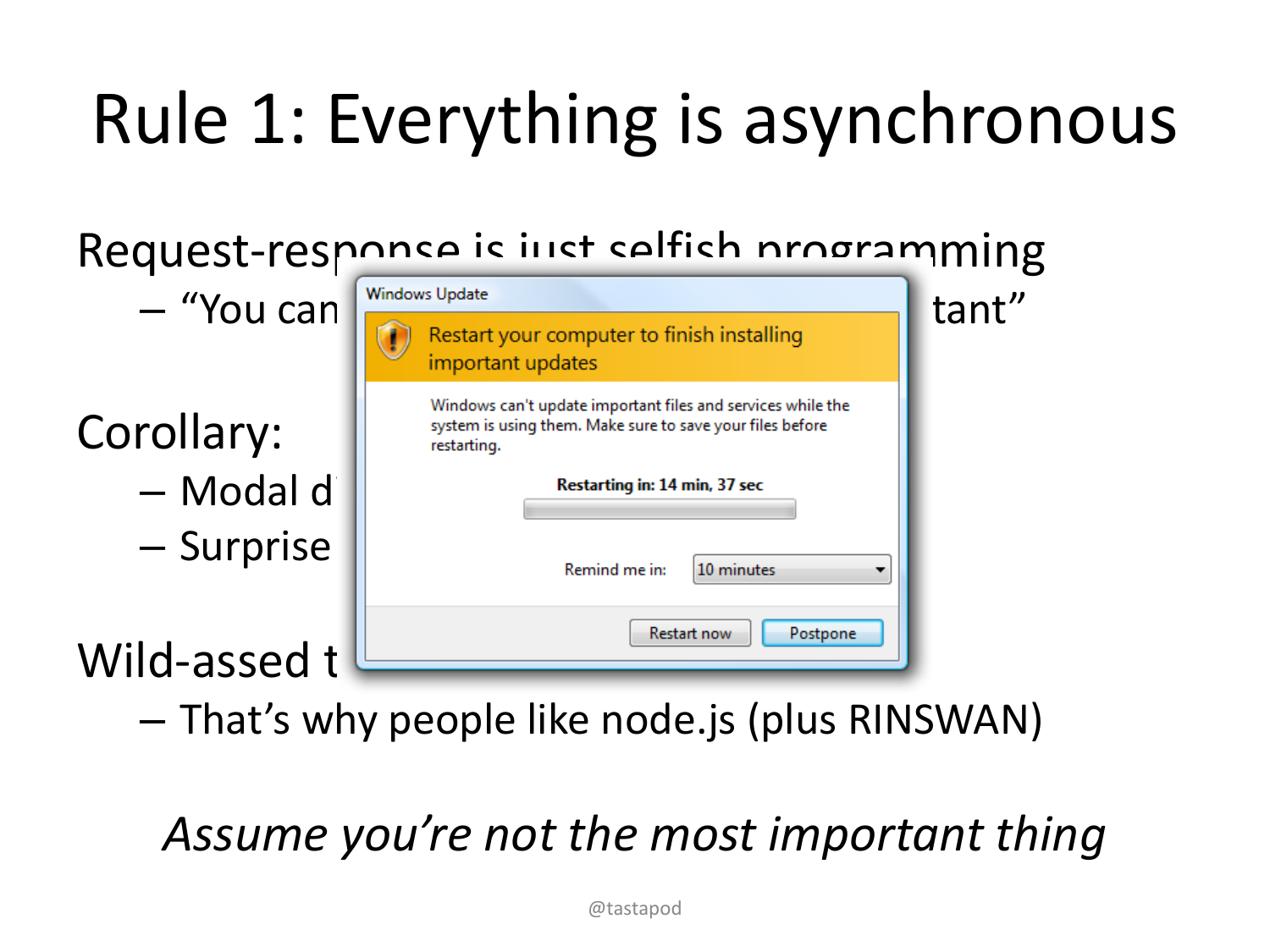## Let's look at that response

The server sends it to you

- maybe you asked for it
- $-$  maybe it just cares about you  $\odot$

It's no use unless you can see it

So the browser renders it for you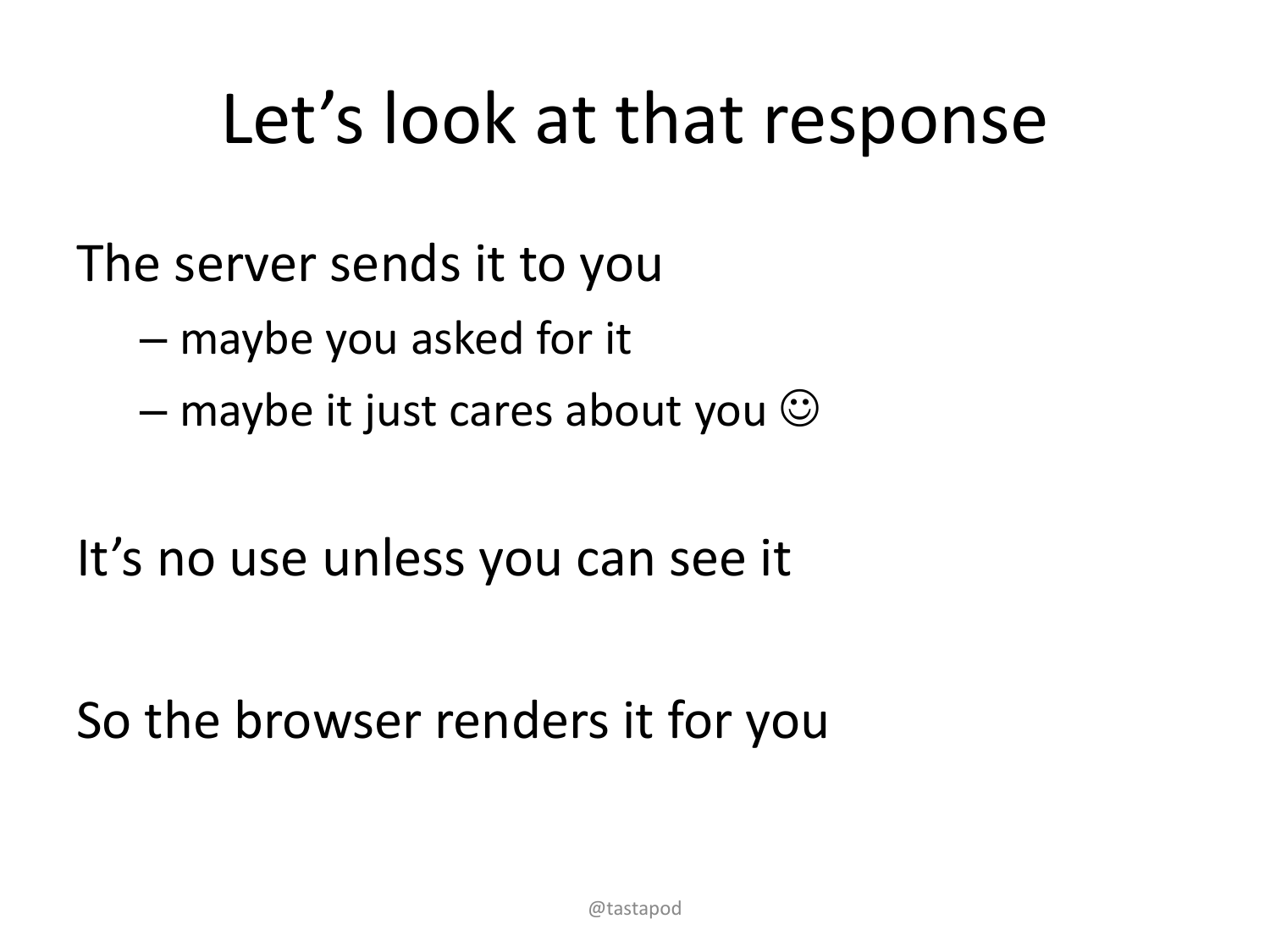<!DOCTYPE html>

 $\angle$ /html $\sim$ 

```
Ceci n'est pas un page
<html><head><title>GOTO Aarhus venue quide</title>
<script src="/jquery/jquery-1.8.2.js"></script>
<script src="/summary.js"></script>
<script>
$(function fetchSummaries() {
    $.getJSON('/summaries', setSummaries);
H\langle/script>
\langle/head>
<body>
<h1>Local Area Guide <small>GOTO Aarhus</small></h1>
<section id="summary">
    <sub>u1></sub></sub>
        <li><a href="http://bobscafe.dk">Bob's Cafe</a></li>
    \langle \text{u1} \rangle\langle/section>
<section id="templates" style="display: none !important;">
    <li class="summary-item"><a class="url"><span
class="description"></span></a></li>
\langle/section>
                              @tastapod\langle/body>
```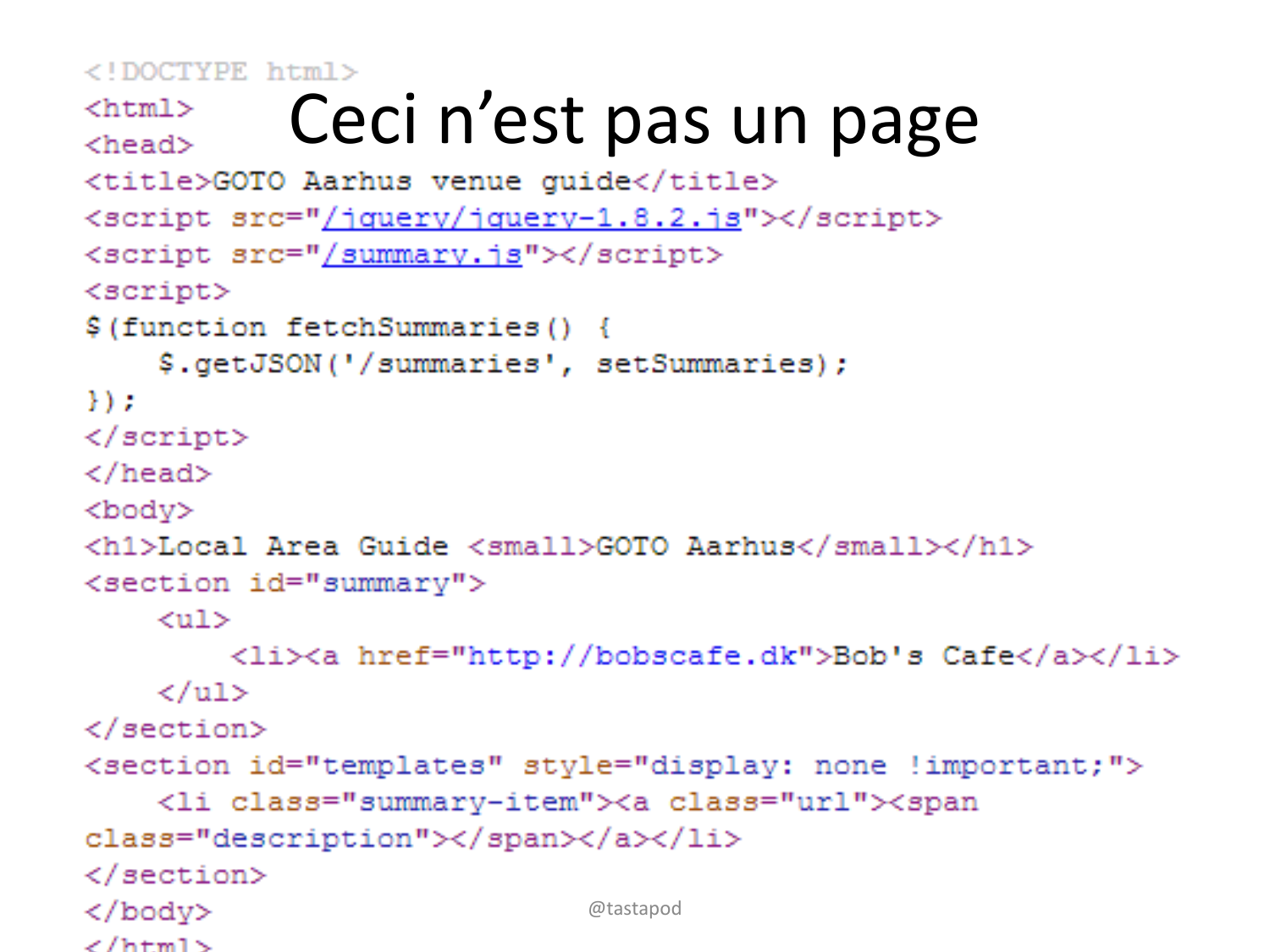# A brief history of templating

J2EE had JSP, then velocity, stringtemplate – compile into a function that emits HTML

Rails had ERB, moustache, partials – compile into a function that emits HTML

Django has the Django template system – compiles into a function that emits HTML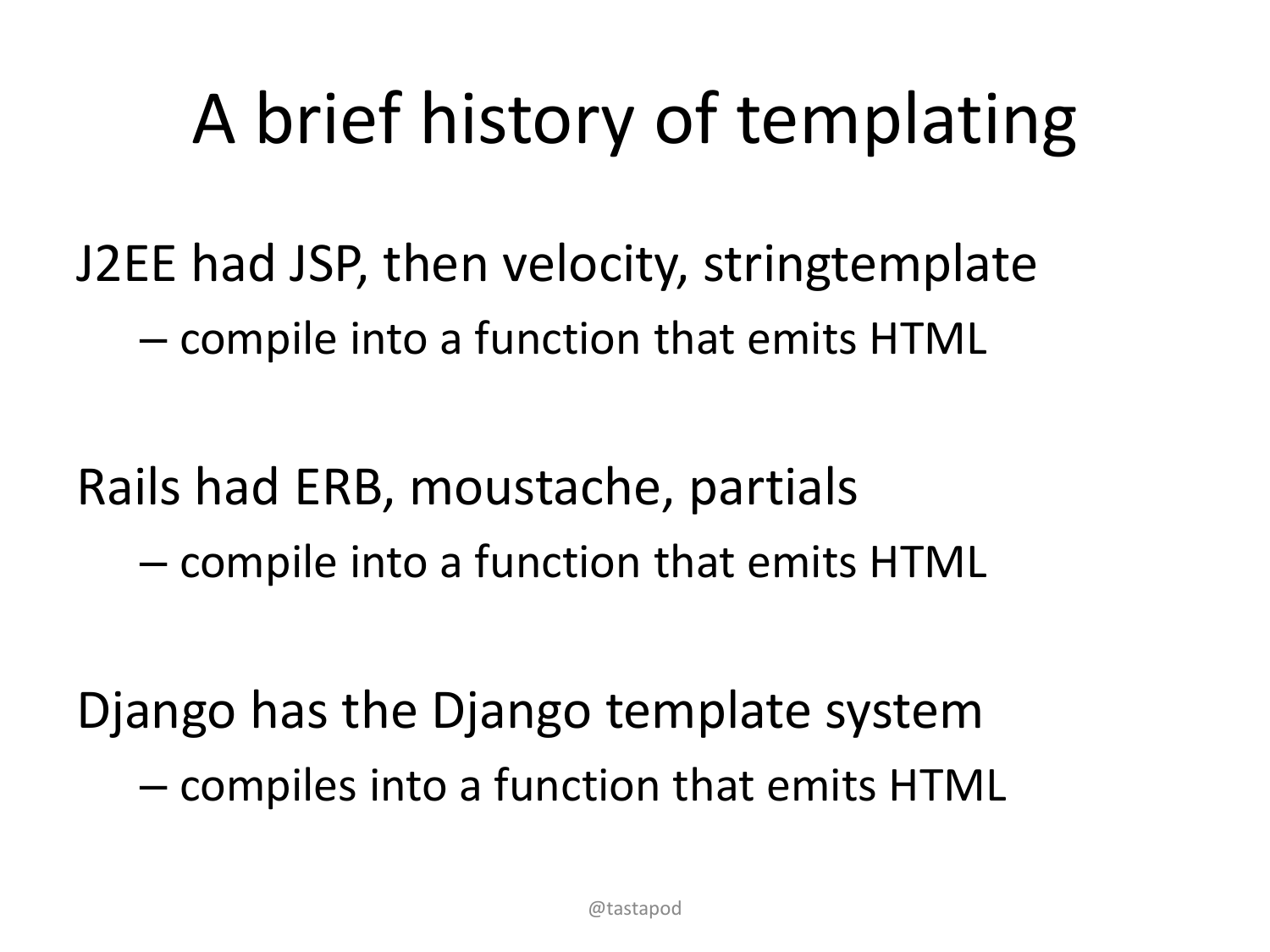# We try to get better at templating

#### *We're combining the template and the data on the server*

### Separation of concerns 101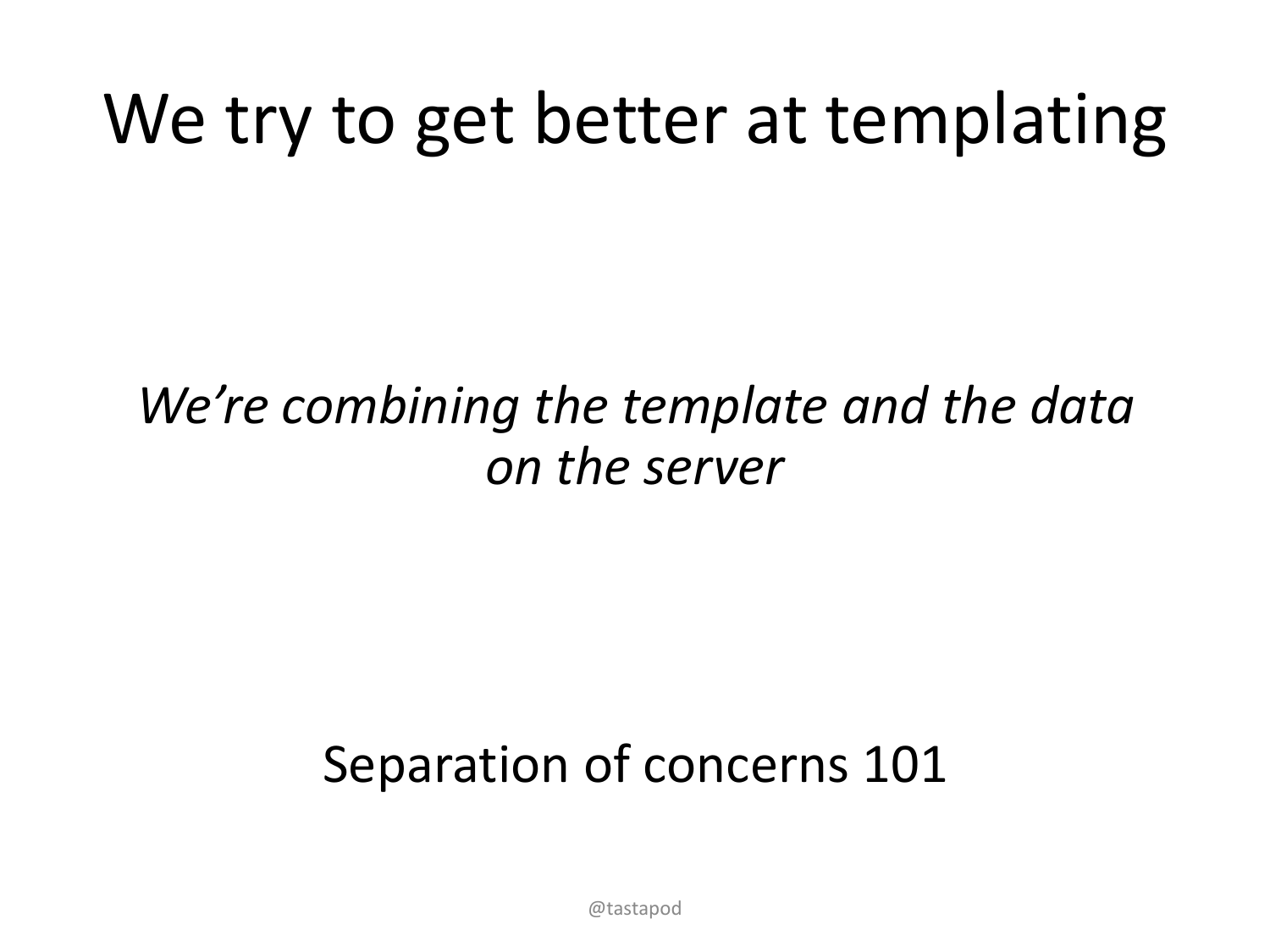## Rule 2: The DOM *is* the template

### Let's have an example

### *jQuery knows about DOMs so you don't have to!*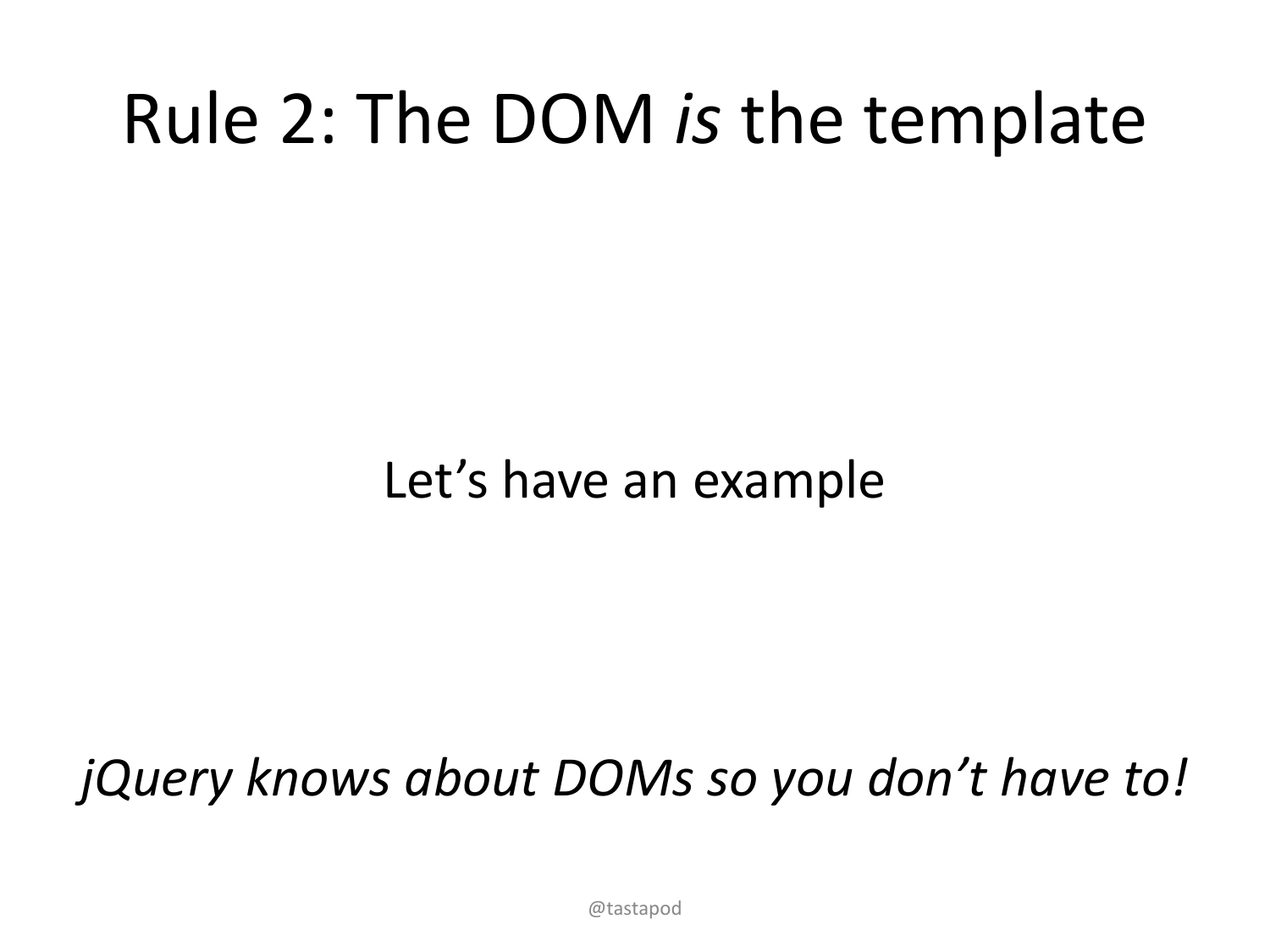### So where does that leave the server?

#### *Serving data!*

And a new generation of app servers is born:

- sinatra
- flask
- webbit
- express, connect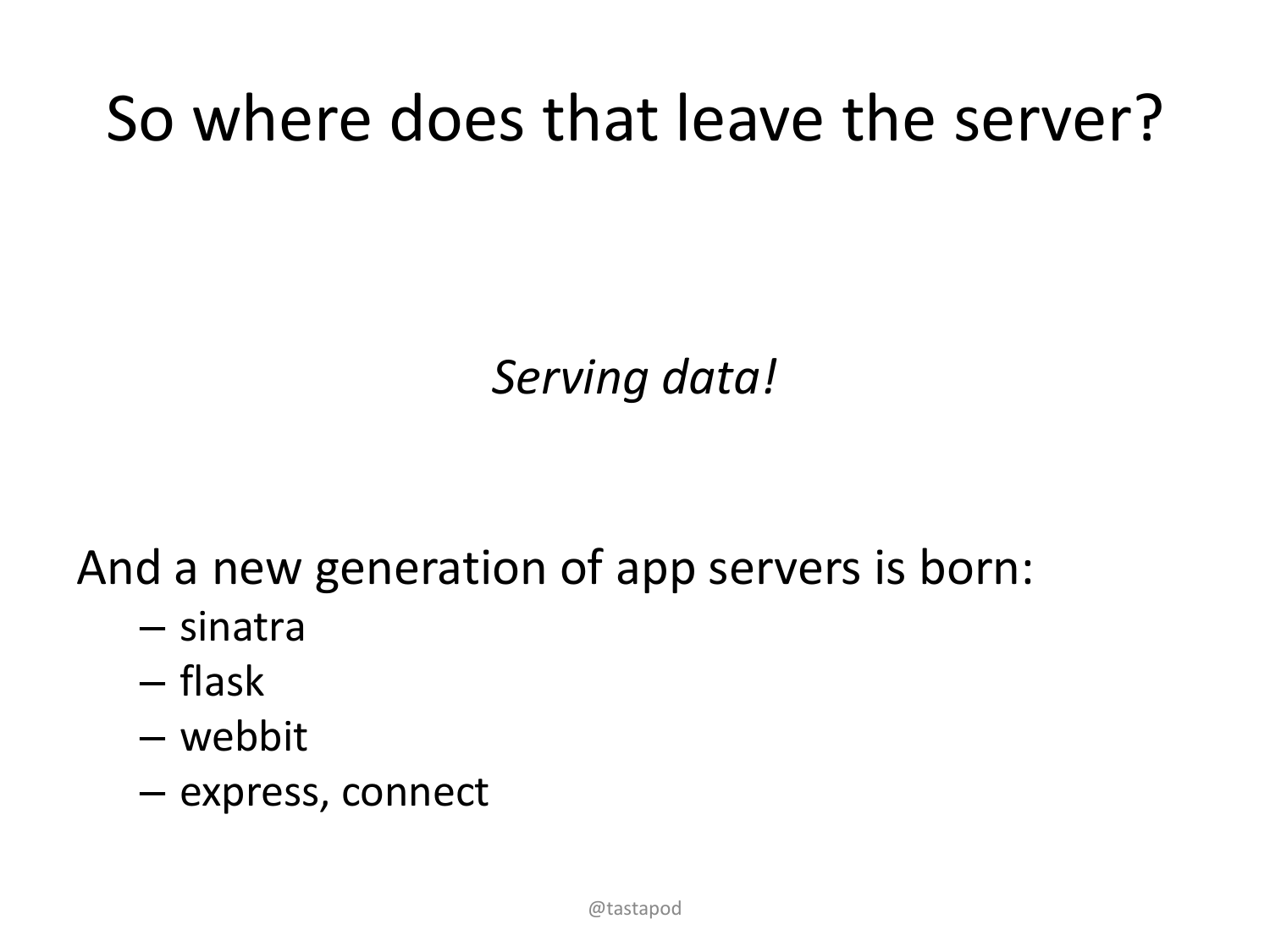### Rule 3: the server serves data

Not objects

Certainly not "transfer objects"

Let's have an example

*JSON = JavaScript Object Notation?*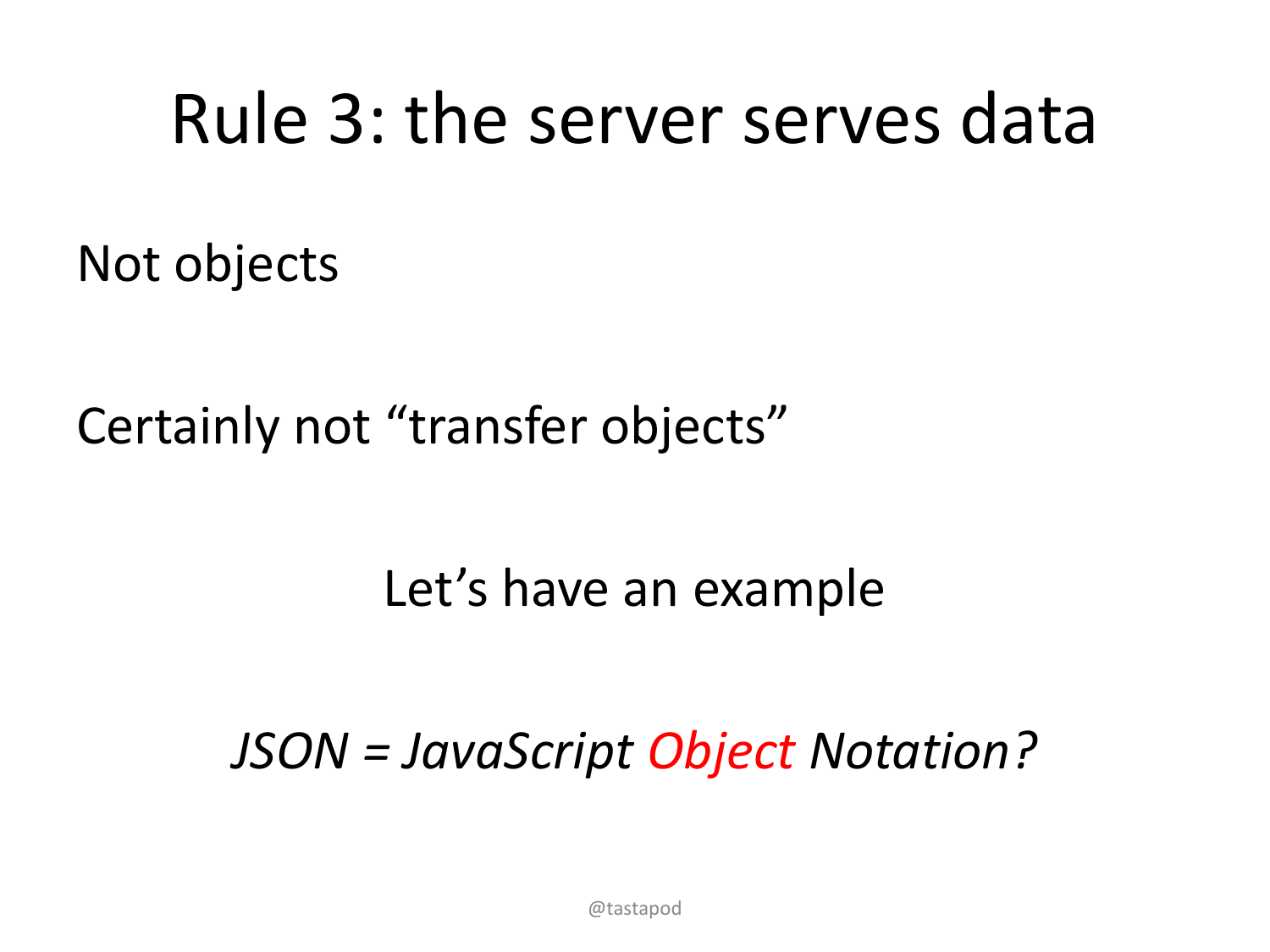## Rule 3: the server serves data

Not objects

Certainly not "transfer objects"

#### Let's have an example

*JavaScript Structured Data Notation*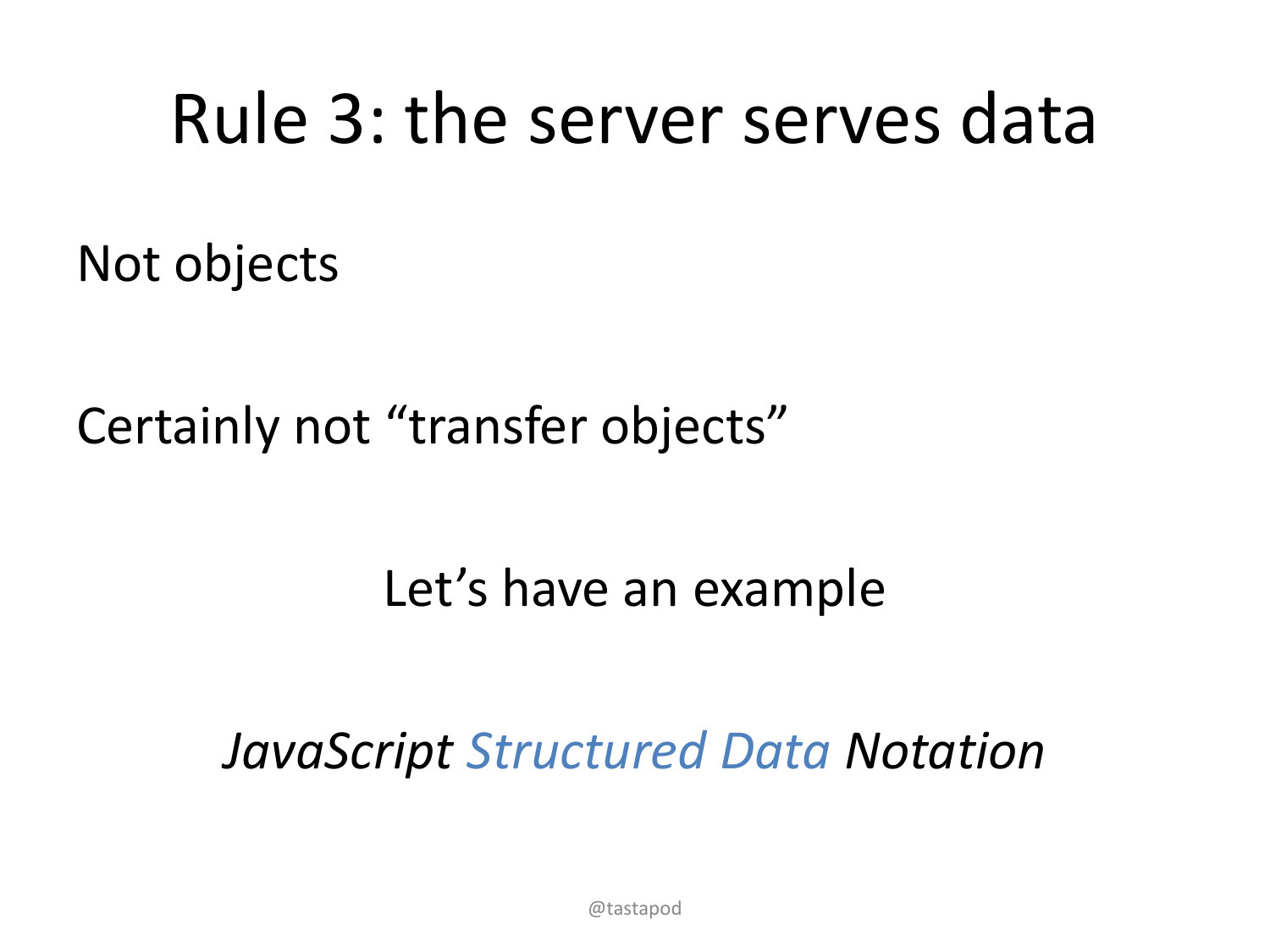## But it still *looks* a bit 1999…

Remember I said I was rubbish at design?

#### Let's have an example

#### *Bootstrap knows about styling so you don't have to!*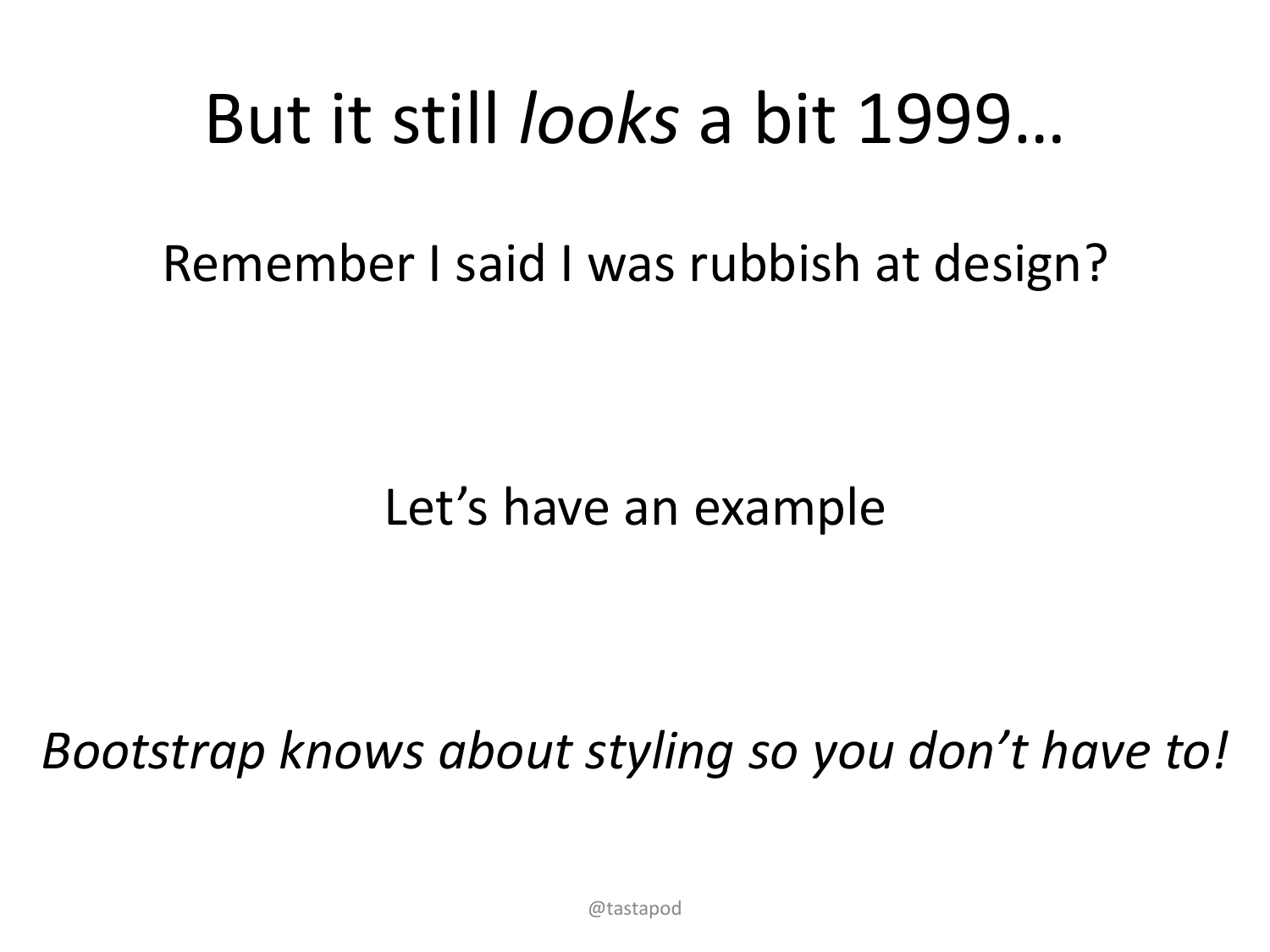# Rule 4: Someone already solved it

### The DOM

- jQuery, sizzle, zepto
- knockout, backbone, angular

### **JavaScript**

– underscore

#### CSS

– bootstrap, skeleton, 960grid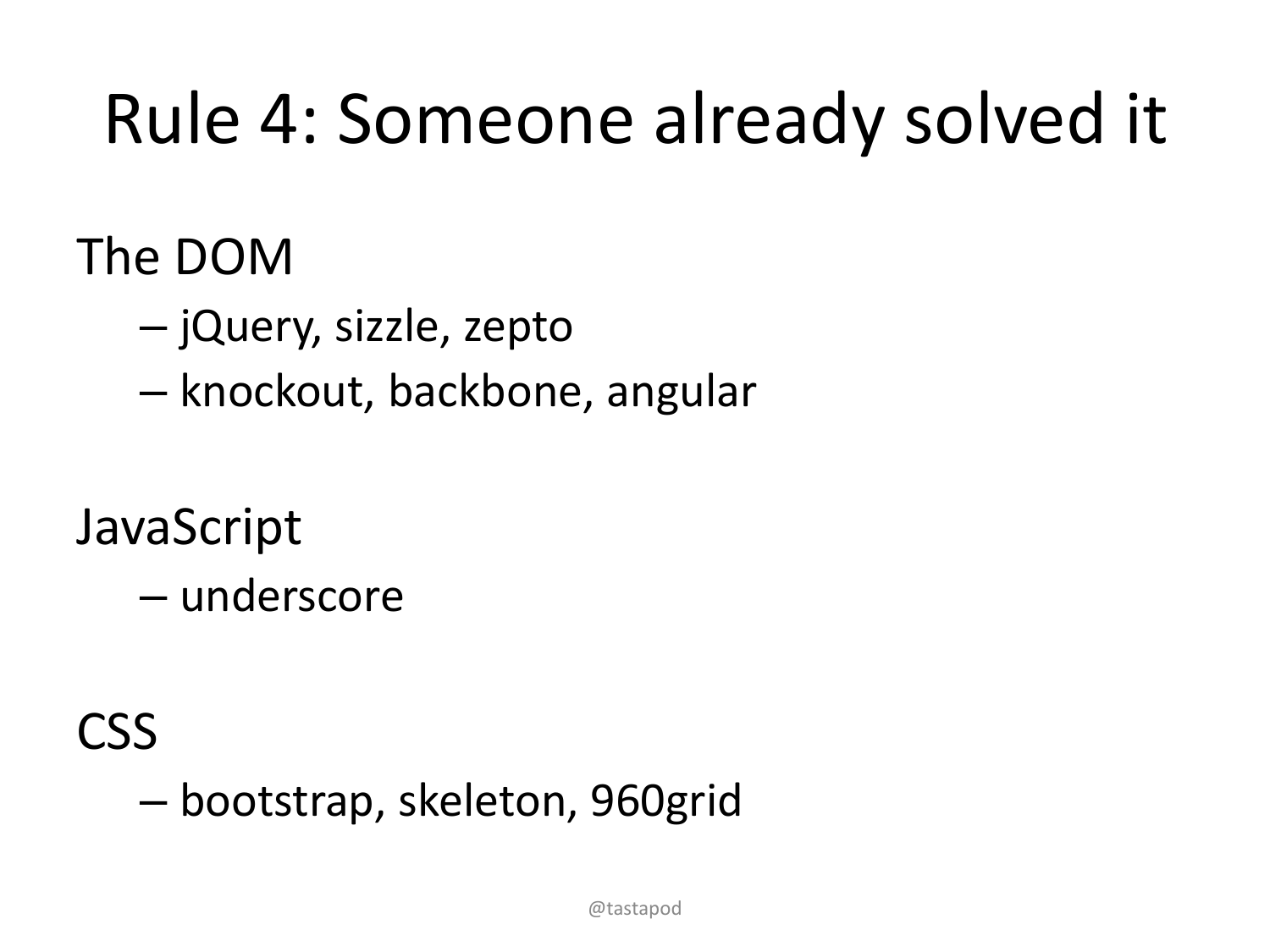## I didn't talk about…

URLs and history

The browser as IDE

The community

Ubiquitous JavaScript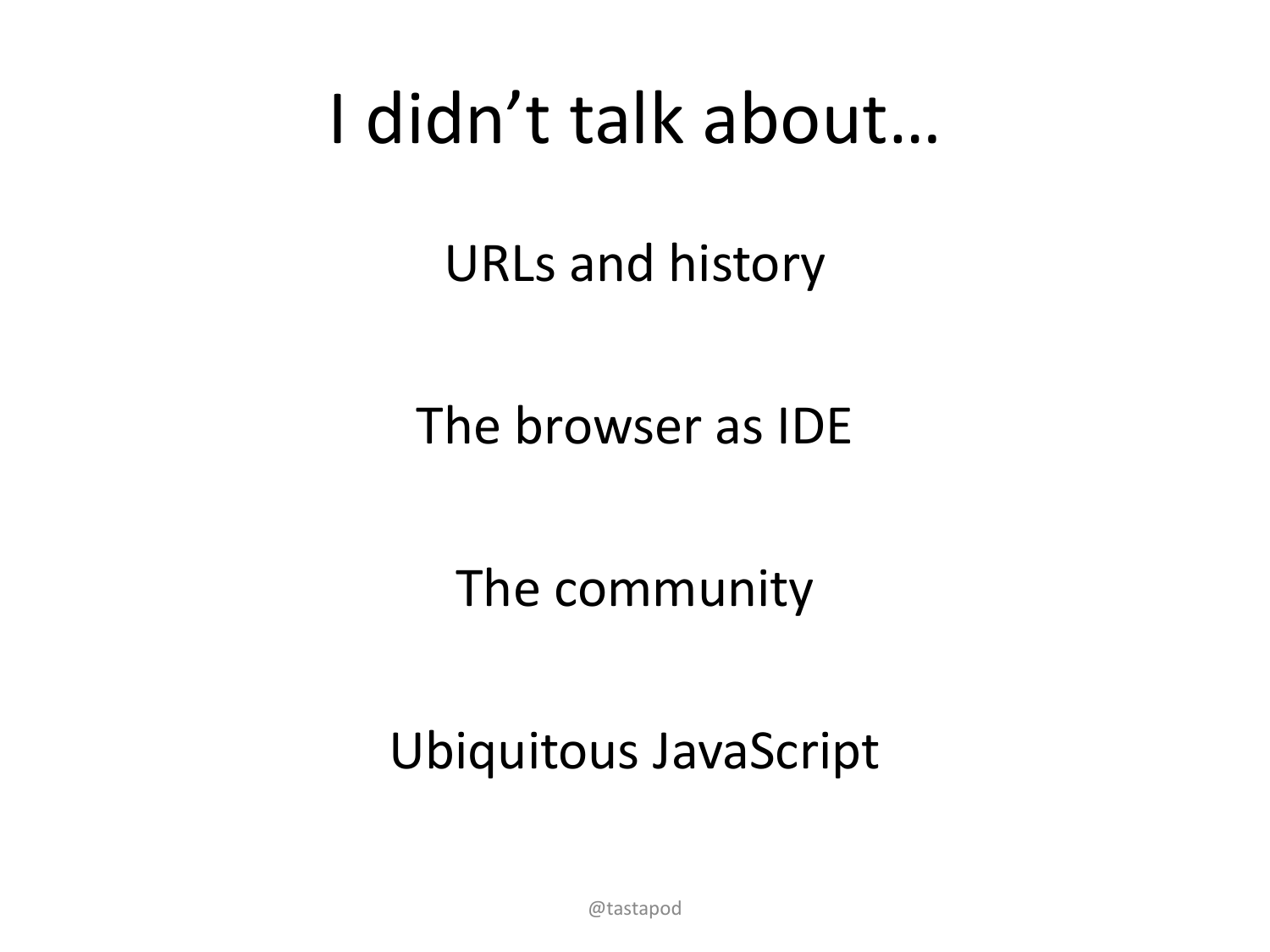### So what have I learned?

The DOM is a template – learn to use it!

#### Everything is an event

#### You can work truly outside-in

### It pays to be late to the party  $\odot$